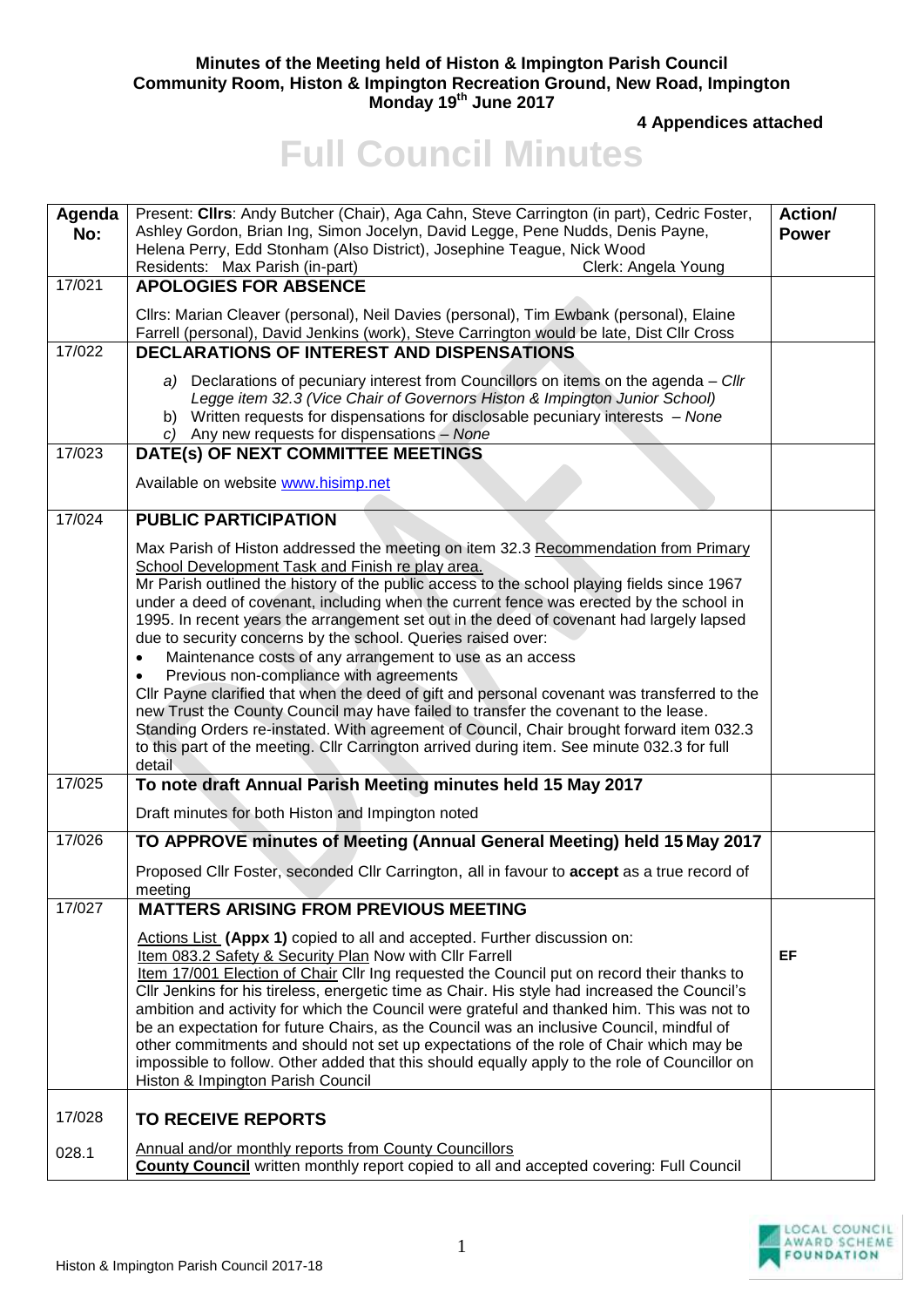|                | Meeting, Committee Meetings, Consultations, Local Matters, Diary. No further discussions.                                                                                           |  |
|----------------|-------------------------------------------------------------------------------------------------------------------------------------------------------------------------------------|--|
|                | District Council written monthly report provided to all covering: Shared Planning Services,<br>SCDC "Lets Talk", Northstowe, Health & Wellbeing, New Chief Executive, Park Life. No |  |
|                | issues raised                                                                                                                                                                       |  |
| 028.2          | Clerk's Report (Pg 1 & 2) (Appendix 2) copied to all and accepted. Additional discussion:<br>Training 27 <sup>th</sup> July, all Councillors invited to attend                      |  |
| 028.3          | Chairs Report (Appx 3) copied to all and accepted                                                                                                                                   |  |
| 028.4          | Any other Working Group / Task & Finish Group Reports                                                                                                                               |  |
|                | Community Park Project Working Party notes of meeting held 22 May provided to all and                                                                                               |  |
|                | accepted. Next meeting due 11 July. Cllr Ing outlined discussion at a Solicitors meeting                                                                                            |  |
|                | attending by himself and the Clerk 13 June where Flagship, the Unwins family and Parish                                                                                             |  |
|                | Council were all represented professionally. Flexibility in the provisional purchase<br>agreement had been requested regarding the committed build/development of open space        |  |
|                | facilities. Second draft expected during July. Decision on signature expected September                                                                                             |  |
|                | agenda, noted necessary cost information and risk issues would be identified at that time.                                                                                          |  |
|                | Primary School Development Task & Finish meeting held 25 May                                                                                                                        |  |
|                | Kings Meadow Working Party notes of meeting held 23 May provided to all and accepted.<br>Next meeting due 13 July (re community event planning)                                     |  |
|                | Newsletter Editorial held 23 May                                                                                                                                                    |  |
|                | Neighbourhood Plan meeting held 1 and 15 June, next meeting due 29 June                                                                                                             |  |
|                | High Street and Beyond Working Party notes of meeting held 5 June provided to all and                                                                                               |  |
|                | accepted.<br>Timebanking Working Party meeting held 8 June                                                                                                                          |  |
|                | Health & Wellbeing Working Party notes of meeting held 12 June provided to all and                                                                                                  |  |
|                | accepted                                                                                                                                                                            |  |
|                | Public Art Working Party no meeting date set                                                                                                                                        |  |
|                | Committee Structure Task & Finish no meeting date set, final member for election at<br>Highways Committee 22 June                                                                   |  |
|                | Drainage Working Party no meeting date set                                                                                                                                          |  |
|                |                                                                                                                                                                                     |  |
| 17/029         | TO ACCEPT COMMITTEE REPORTS note actions and agree                                                                                                                                  |  |
|                |                                                                                                                                                                                     |  |
| 029.1          | Planning Committee draft minutes 16 May and 6 June provided to all and accepted. Next                                                                                               |  |
|                | meeting due 27 June. Cllr Payne outlined changes to application for The Boot Public House                                                                                           |  |
|                | following withdrawal of original application. Committee to consider 27 June. The third                                                                                              |  |
| 029.2          | application for the Station area also received and for consideration 27 June                                                                                                        |  |
|                | Recreation Committee draft minutes 22 May provided to all accepted. Next meeting due<br>31 July                                                                                     |  |
| 029.3          | Environment Committee draft minutes 30 May provided to all and accepted. Next                                                                                                       |  |
| 029.4          | meeting due 4 July                                                                                                                                                                  |  |
|                | Highways Committee draft minutes 30 May provided to all and accepted. Next meeting<br>due 22 June                                                                                   |  |
| 029.5          | Employment Committee draft minutes 2 June provided to all. Net meeting due 15                                                                                                       |  |
|                | September                                                                                                                                                                           |  |
| 17/030         |                                                                                                                                                                                     |  |
|                | TO RECEIVE FINANCE & ADMINISTRATION REPORT (Appx 2 Pgs 3-4)                                                                                                                         |  |
| 030.1          | Finance, Legal and Administration Committee draft minutes 5 June provided to all and                                                                                                |  |
| 030.2          | accepted<br>Delegated payment of accounts noted                                                                                                                                     |  |
| 030.3          | Approve payment of outstanding accounts Proposed Cllr Teague, seconded Cllr Stonham                                                                                                 |  |
|                | all in favour and AGREED to approve. Cllr Ing had checked all documentation                                                                                                         |  |
| 030.4<br>030.5 | Amounts paid in noted<br>To Consider findings of the Review of the Effectiveness of Internal Audit carried out                                                                      |  |
|                | October 2016, provided to all and accepted. Proposed Cllr Carrington, seconded Cllr                                                                                                 |  |
|                | Payne all in favour and AGREED to accept findings                                                                                                                                   |  |
| 030.6          | To Resolve to approve the Annual Governance Statement by resolution. Proposed Cllr Ing,                                                                                             |  |
|                | seconded Cllr Payne all in favour and RESOLVED to approve the Annual Governance<br>Statement, 2 abstentions                                                                         |  |
|                | Members considered the Accounting Statement                                                                                                                                         |  |
| 030.7          | To Resolve and Approve the Accounting Statement. Proposed Cllr Payne, seconded Cllr                                                                                                 |  |
| 030.8<br>030.9 | Nudds, 2 abstentions it was RESOLVED to approve the Accounting Statement<br>To Consider Donation requests at half yearly review - none received                                     |  |